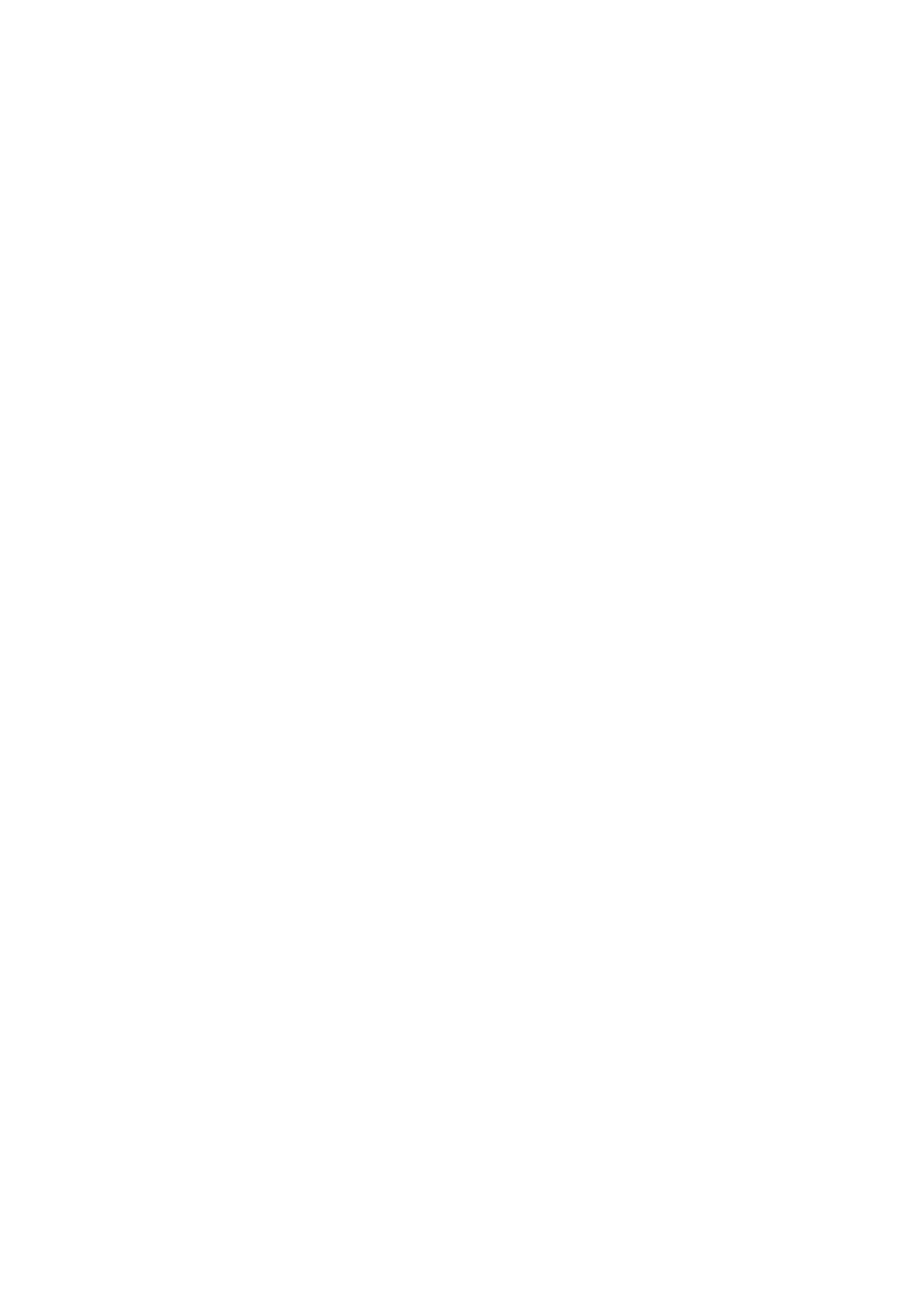# **The Public Interest Advocacy Centre**

PIAC is an independent, non-profit law and policy organisation that identifies public interest issues and works co-operatively with other organisations to advocate for individuals and groups affected.

The Public Interest Advocacy Centre (PIAC) seeks to promote a just and democratic society by making strategic interventions on public interest issues.

In making strategic interventions on public interest issues PIAC seeks to:

- expose unjust or unsafe practices, deficient laws or policies;
- promote accountable, transparent and responsive government;
- encourage, influence and inform public debate;
- promote the development of law—both statutory and common—that reflectsthe public interest; and
- develop community organisations to pursue the interests of the communitiesthey represent.

#### **Energy + Water Consumers' Advocacy Program (EWCAP)**

This Program was established at PIAC asthe Utilities Consumers' Advocacy Program in 1998 with NSW Government funding. The aim of the Program isto develop policy and advocate in the interests of low-income and other residential consumers in the NSW energy and water markets. PIAC receives policy input to the Program from a community-based reference group.

#### **The current review**

PIAC appreciates the opportunity to comment on the Independent Pricing and Regulatory Tribunal's (IPART) Review of retailer of last resort supply fee for small retail customers: Electricity – Draft Determination, October 2007.

## **Response to draft recommendations:**

#### **1. Setting the fee**

PIAC maintains that charging residential consumers a fee for being transferred to a retailer of last resort (RoLR) due to their retailer withdrawing from the market is an unfair impost. PIAC notes that this issue is outside the scope of IPART's terms of reference, but will discussthe matter in greater detail at point 5 below.

PIAC believes that there has been insufficient evidence provided to justify the proposed increase in the RoLR fee from \$25 to \$35, and therefore does not support IPART's draft recommendation on the fee increase. In this regard PIAC notes that:

The Terms of Reference for this review ask for the fee to be calculated on the basis of the costs imposed on RoLRs in transferring consumers. However, the Draft Report does not provide evidence of the costs involved, and repeatedly describes them in uncertain terms. For instance, it states that transferred consumers 'may churn relatively quickly' away from the RoLR, and that 'a transferred small retail customer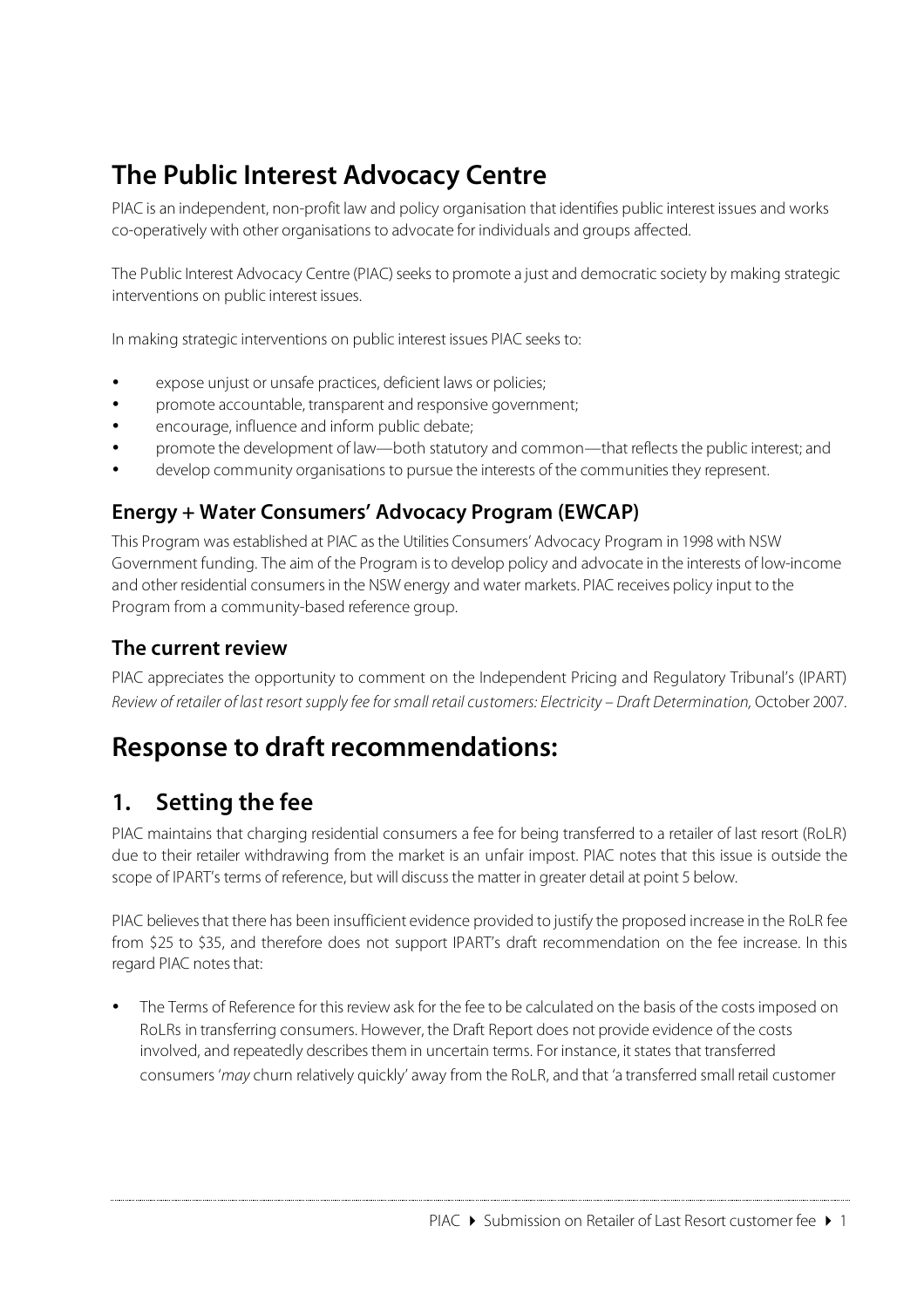is likely to remain with them for only one year on average'.<sup>1</sup> Indeed, the report admits that 'at this stage there is not sufficient data to quantify actual experience'.<sup>2</sup>

- The Draft Determination fails to establish on evidence that administrative costs have risen since 2002, when the IPART first set the fee of \$25.
- IPART also noted in the Draft Report that retailers did not quantify the benefits that they accrue from having consumers transferred to them<sup>3</sup>, nor did they deduct these benefits from the costs incurred.<sup>4</sup>

PIAC recognises that some of the costs incurred in RoLR events may not be calculable in advance because of the particular circumstances in which they occur. However, any decision by IPART on the costs involved needs to be based on hard evidence of costs rather than unquantified speculation by retailers.

PIAC rejects the notion that some of the information needed to determine costs cannot be presented because it is 'commercial-in-confidence'. IPART could overcome the problem of publishing commercially sensitive information by providing an average of the data provided by the three RoLRs. In any event, knowledge of the costs RoLRS incur does not offer a competitive advantage to other retailers, and is unlikely to be exploited by rival retailers.

### **2. Fixed-fee structure**

Until such time as the transfer fee is abolished, PIAC supports IPART's recommendation to continue with a fixed fee because it prevents the pass through of wholesale electricity costs to consumers. This would be an improper application of the fee, which is designed to capture additional administrative coststo RoLRs as a result of customer transfer obligations. The RoLR fee should not include wholesale costs that are already passed through to consumers through the regulated prices determined by IPART.

The fixed-fee structure is beneficial to consumers because it sends a much clearer signal to consumers of the risks involved in entering into a market contract, particularly if the fee is delineated in the contract (see point 5 below). It also reduces the cost of regulation, as well as eliminating the onorous and expensive task of calculating the fee.

## **3. Application of Electricity Tariff Equalisation Fund (ETEF) to RoLR customer load**

PIAC applauds IPART's recommendation that the ETEF cover the entire load of transferred consumers for up to three months after a RoLR event. This is an appropriate method of minimising the risk for all parties involved in a RoLR, none of whom were responsible for the RoLR event occurring. It also limitsthe pressure placed on the fee to be used as a mechanism by RoLRs to recover high wholesale electricity costs.

This approach allows RoLRs to be compensated for the important task of ensuring that consumers have secure and constant access to electricity to maintain their standard of living. It does not disadvantage non-RoLR energy companies due to the time limitation. It also demonstrates the importance of ETEF and regulated retail tariffsin providing protection to residential consumers from the volatility of the wholesale market.

 $\overline{a}$ <sup>1</sup> Independent Pricing and Regulatory Tribunal, Review of retailer of last resort supply fee for small retail customers. Electricity – Draft Report (2007) 17. Emphasis added.

 $\frac{2}{3}$  Ibid, 18.

 $18.4$  Ibid,  $18.4$ 

Ibid, 19.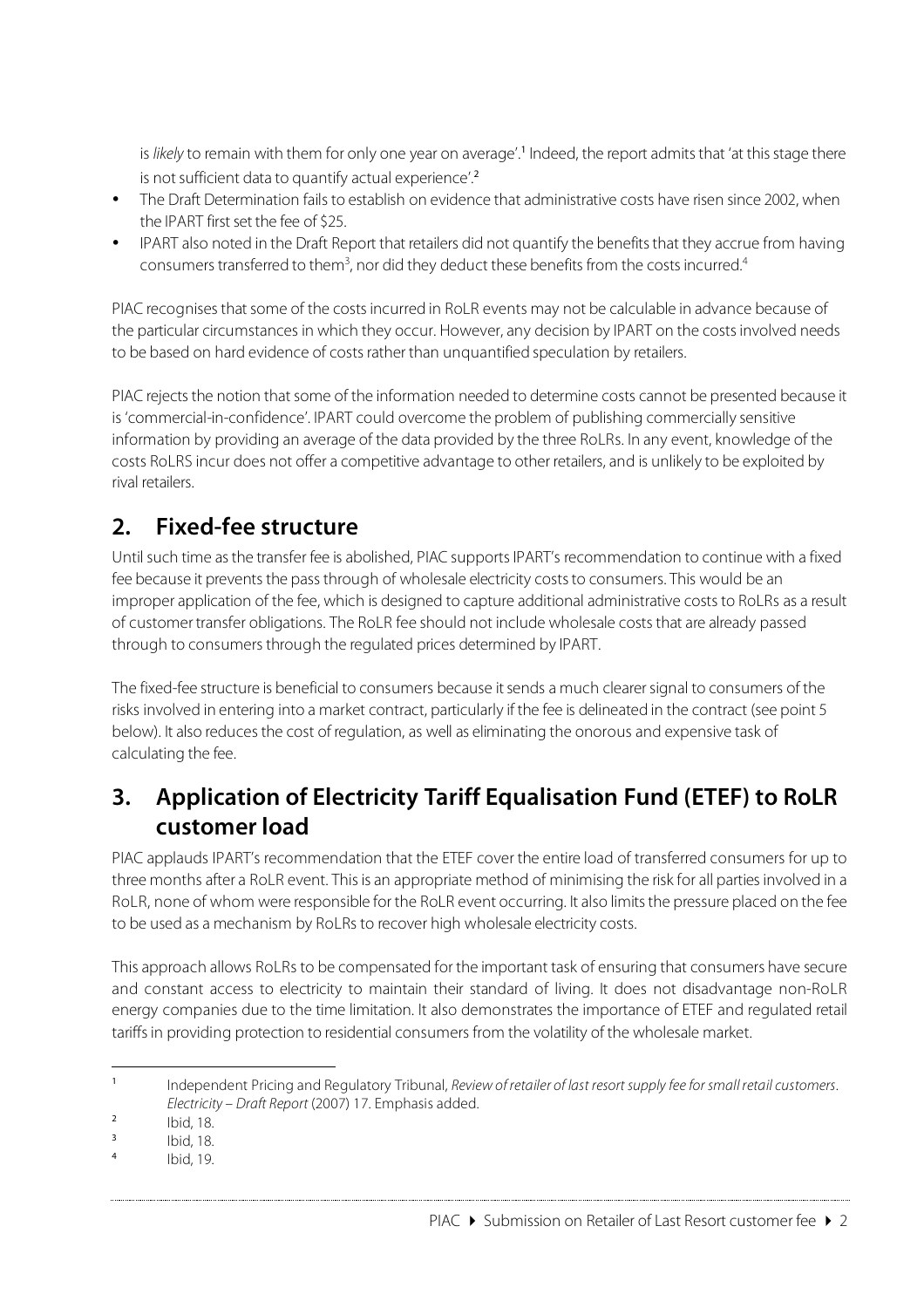## **4. Timeframe for determination**

The electricity market in NSW is potentially entering another period of transformation that would effect current RoLR arrangements. For instance, a nationally based RoLR regime is currently being created by the Ministerial Council on Energy's (MCE) Retail Policy Working Group (RPWG). RoLR arrangements would also be affected if the NSW Government implements the recommendations made in the Owen Report.<sup>5</sup>

Therefore, unless substantial changes are made to the structure of RoLR arrangements in NSW, PIAC supports IPART's recommendation that the fee apply until September 2009.

## **5. Alternative approaches**

#### **5.1 Cost recovery**

Although PIAC supports the recommendation that 'the NSW Government consider alternative approaches to address the wholesale energy price issue<sup>16</sup>, this should not be limited to the consideration of wholesale prices. Asraised in PIAC's previous submission on the RoLR review and earlier in thissubmission, the imposition of a RoLR fee does not fairly allocate the responsibility for meeting RoLR transfer costs, nor allow RoLRs to efficiently recover these costs.

Essentially, the current fee structure isinappropriate because it allows retailersto shift the responsibility and cost of providing an essential service to state-owned businesses and consumers, as demonstrated by the 2007 EnergyOne RoLR experience. The imposition of this fee thus effectively contradicts the terms of reference for IPART's most recent retail price determination<sup>7</sup> by placing more barriers for consumers to enter the competitive market.

The burden of maintaining supply continuity should either be carried by the failed retailer orshared around the industry, rather than being borne by RoLRs and/or consumers. PIAC recommends the creation of an industry fund/insurance scheme as the most viable and equitable solution. Each retailer could be required to maintain its own fund, containing a set amount (equivalent to the RoLR fee) per market-contract customer, to be held in escrow to cover the costs of transferring customersto a RoLR. This money could earn interest in approved investments and therefore still benefit the company. It would be a disincentive for retailers to withdraw from the market, and would place the burden of the RoLR transfer cost on to the company responsible for the event.

Alternately, all retailers could be required to contribute a set amount per customer to an industry-wide fund, which would then be accessible to RoLRs to cover the costsinvolved in transferring customers. Accessto the fund could be by Ministerial discretion, similar to the endorsement process for charging RoLR fees.

Irrespective of the method of cost recovery, PIAC urges the NSW Government to consider the following issues in relation to the existing RoLR fee structure.

#### PIAC  $\triangleright$  Submission on Retailer of Last Resort customer fee  $\triangleright$  3

 $\overline{\phantom{0}}$ <sup>5</sup> Professor Anthony Owen, *Inquiry into electricity supply in NSW* (2007).

 $\frac{6}{7}$  IPART, above n 1, 2.

Independent Pricing and Regulatory Tribunal, Promoting retail competition and investment in the NSW electricity industry. Final Report and Determination (2007). See the terms of reference at Appendix A.